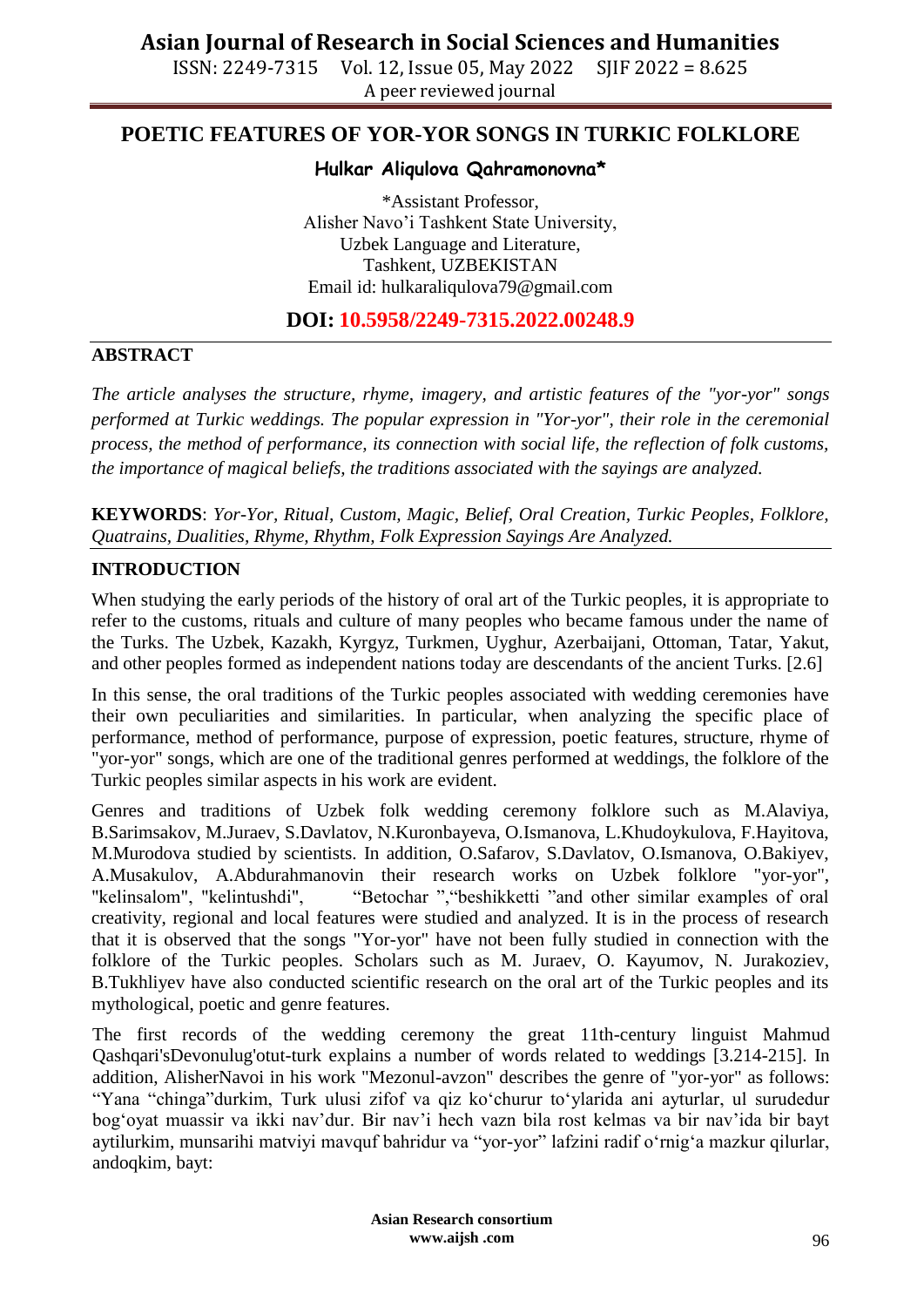## **Asian Journal of Research in Social Sciences and Humanities**

ISSN: 2249-7315 Vol. 12, Issue 05, May 2022 SJIF 2022 = 8.625 A peer reviewed journal

Qaysi chamandin esib keldi sabo, yor-yor

– Kim damidin tushti o"t jonim aro, yor-yor?

Muftailun fo'ilon muftailun fo'ilon" . [1.582]

The term "Chinga" is also found in "Mukhtasar". Apparently, the genre of "chinga", which was mentioned in scientific applications due to its weight, is now called on the basis of radifi. It should be noted that most of the people's poems are written on the weight of a finger, and rarely on a petition. Folklore scholar O.Sobirov describes the songs "Yor-Yor" as follows: "Yoryor's songs are characterized by musicality, mass singing in a certain length, and reflections" [8.88]. Known in Uzbeks as "yor-yor", in Kazakhs as "jar-jar", in Afghan Uzbeks as "noy-noy", this genre is performed in the bride's transmission, each byte ends in a radif, created in the heart of the people It is a folk song that has been passed down from generation to generation. Similar performances, poetic features, folk expressions and analogies, rhymes, customs, myths and legends associated with "Yor-Yor" in the oral art of the Turkic peoples, as well as it is also clear that it provides originality.

In Uzbek weddings, "yor-yor" is said mainly by the bride's yangas and friends. The performance took place as the bride was being brought from a neighboring house to her father's house.

Qalam-qalam qoshlari, chizilgandek, yor-yor,

No"xat-no"xat hollari, yozilgandek, yor-yor.

Davlatbilanyetgaysan, murodingga, yor-yor,

Hechnihoyatbo"lmagayavlodingga, yor-yor. [9.4]

The above verses are rhyming in pairs, like a masnavi (a-a, b-b). In this case, the rhyming words, which are repeated after the rhyme, serve as a radif.

The song "jar-jar" sung at Kazakh weddings is mainly sung by the groom's friends and the bride's yangsthat come to the bride's house. The bridegroom sings the answer song.

Guys:

Alыp kelgen bazardan *qara* nөser,

| Jar-jar-au! |                                      |         |     |         |                        |
|-------------|--------------------------------------|---------|-----|---------|------------------------|
| Qara        | maqpal                               | saukele |     | shashың | basar,                 |
| Jar-jar-au! |                                      |         |     |         |                        |
| Mynda       | $\alpha$                             | qaldы   | dep | qam     | $\varepsilon$ emergiz, |
| Jar-jar-au! |                                      |         |     |         |                        |
|             | Jaqsы bolsaң, qayыn ataң оғып basar, |         |     |         |                        |

Jar-jar-au,

Girls:

Yesіk aldы *qara*su maydan bolsыn,

| Jar-jar-au, |                                  |          |       |       |         |
|-------------|----------------------------------|----------|-------|-------|---------|
| Aq          | jyzindi                          | korerlik |       | aynam | bolsыn, |
| Jar-jar-au, |                                  |          |       |       |         |
| Qayыn       | atasы                            | bar      | deydi | OSЫ   | qazaq   |
| Jar-jar-au, |                                  |          |       |       |         |
|             | Aynalayыn əkemdey qaydan bolsыn, |          |       |       |         |
|             |                                  |          |       |       |         |

Jar-jar-au.[9.176]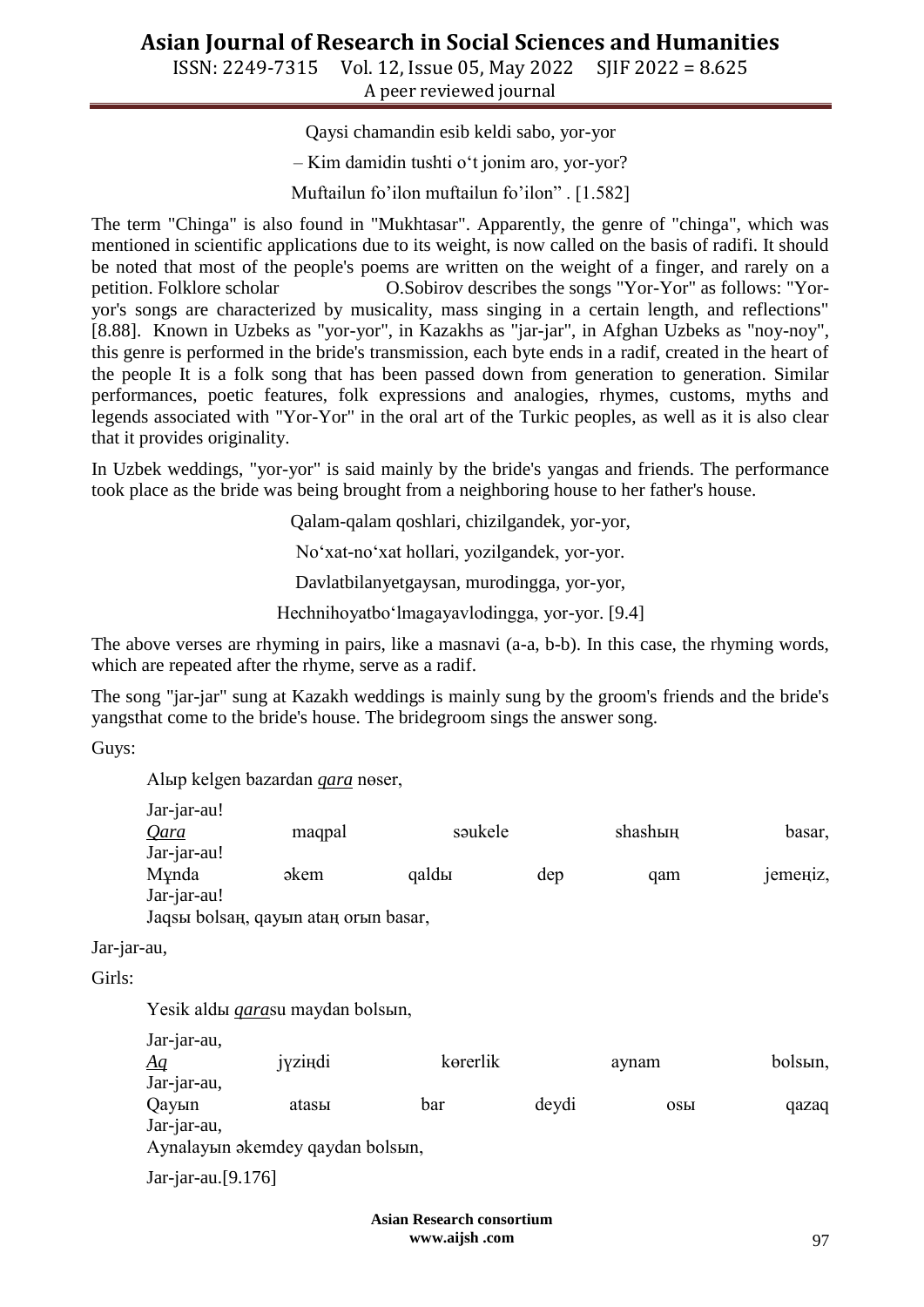## **Asian Journal of Research in Social Sciences and Humanities**

ISSN: 2249-7315 Vol. 12, Issue 05, May 2022 SJIF 2022 = 8.625 A peer reviewed journal

In the verses, there are expressions of comfort to the bride. In the story, the grief of a girl who goes from her father's house to a stranger's house is poetic with the word "black". It is not surprising that the bride's white face, accompanied by a "mirror", a symbol of light, is an expression of a new life, a new happiness, a new threshold. Specific approaches to color require special research. In this regard, folklorists M. Jurayev and M. Roziyeva conducted scientific observations on the purpose and importance of the expression of colors in the genres of folklore. A.Musakulov, a scientist who has studied the historical basis of ceremonial songs, says that the presence of items such as shawls, mirrors, chimpanzees, spoons, etc., which are found in the yard, has a magical significance. [4.42.]

The genre is called "Noy-noy" at weddings celebrated among Uzbeks in Afghanistan [10.123]. In Afghanistan, "noy-noy" is traditionally popular as a ceremonial song performed by a female performer.

Nay-nayimdanorimbor-yey, noy-noy,

Qo"limdanorabor-yey, noy-noy.

Yangaginamboshiga-ya, noy-noy,

Og"amolibborsa-ya, noy-noy.

The song of the ceremony focuses on the description of the groom, who, by likening the young man to a "light camel", states that he is full of energy, physically strong, and ready to start a family.

Tog"datoychoqkishnaydi,

Otbo"ldim deb, yor-yor.

Uydakelinyig"laydi,

Yotbo'ldim deb, yor-yor.[7.4]

In the above quote, the young man's strength and readiness to start a family are represented by a "camel", and in the next four, by a "horse".

The cult of the horse has played an important role in the folklore of the Turkic peoples, including the history of the Uzbek people, and its rudiments have survived in our everyday life. [5.228]

It is obvious that "yor-yor" songs are the leading genre in the real expression of the unique traditions, social life, thoughts and feelings of the Turkic peoples.

#### **REFERENCES**:

- **1.** Alisher Navoiy. Mezon ul-avzon. TAT. 10-jild. T.: G"afurG"ulomnomidaginashriyotmatbaaijodiyuyi, 2011. – B- 582.
- **2.** AbdurahmonovА. Turkiyxalqlarog'zakiijodi. Samarqand. 2006.
- **3.** МаҳмудКошғарий. Девонулуғатиттурк.Т. І. Т.: Фан, 1960. Б.214-215.
- **4.** Мусақулов А. Ўзбекхалқлирикасинингтарихийасосларивабадиияти. –Т.: 1995. –Б-268.
- **5.** 5.Мусақулов А.. Ўзбекхалқлирикаси. –Т.: Фан. 2010. –Б-336.
- **6.** Носиров Р. Халқ қўшиқлари композицияси. Т.: Фан, 2006.-Б-114
- **7.** Остонаси тиллодан: Тўй қўшиқлари. Нашрга тайёрловчилар: М.Мирзаева, А.Мусақулов. –Т.: Фан, 1992. –Б-22.
- 8. Razzoqov H., Mirzaev T., Sobirov O., Imomov K. va b. O'zbek xalq og'zaki poetik ijodi. –